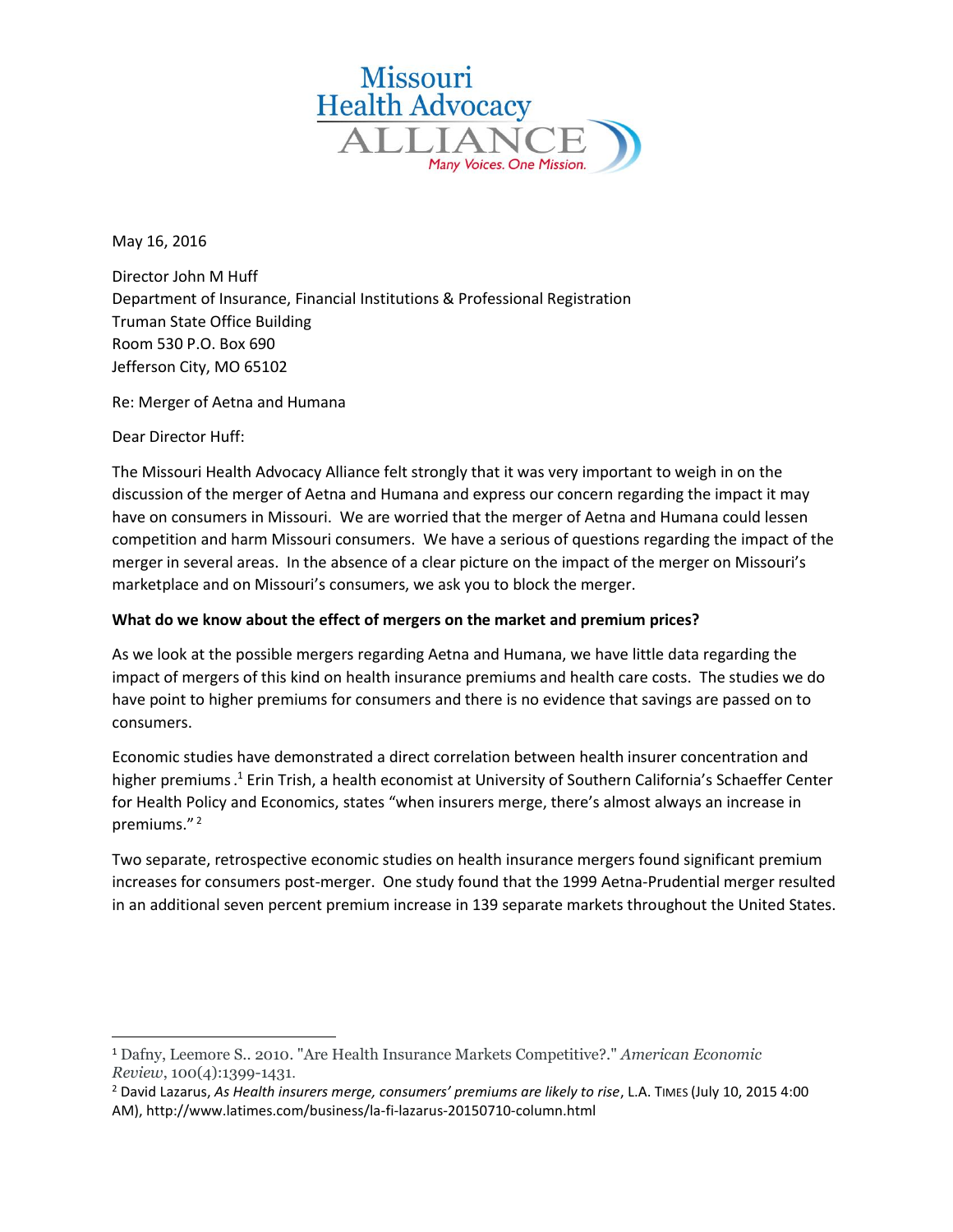$3$  Another study found that the 2008 United-Sierra merger resulted in an additional 13.7 percent premium increase in Nevada.<sup>4</sup>

With so little evidence that mergers actually reduce costs to consumers, I think we have to ask, are we seeing a strategy to reduce cost and increase quality for consumers or a race to increase revenue and market share to increase margins and profits?

# **Doesn't the Medical Loss Ratio protect Consumers?**

Insurers also point to the medical loss ratio, or MLR, as a protection that ensures that seniors will benefit from the merger. The MLR requires insurers to spend most of their revenue from premiums on medical expenses for consumers, thus guaranteeing that consumers see a return on their premium payments. Medicare Advantage plans must spend 85 percent of their revenue on medical expenses.

Although the MLR provides some protection against a merged company charging inflated premiums, this protection is not sufficient. If it were, then every merger between two health insurance companies would be in consumers' interest. But it is entirely possible that insurers in the Medicare Advantage market are already satisfying the MLR standard. In the most comparable market, the large employer market, 77 percent of plans were already meeting the 85 percent threshold before it went into effect. If two merging insurers both have MLRs of 90 percent, for example, and the merged company jacks up premiums such that the resulting MLR drops to 85 percent, then consumers will have been harmed. Nor does the MLR protect against premium increases that reflect higher medical costs.

Lastly, the MLR is not plan specific but instead a broad measure based on an insurer's aggregate Medicare Advantage spending at the state and market levels. Therefore, individual plan offerings may not necessarily meet the MLR threshold, and a merger could allow insurers to offset a low MLR in one area with a high MLR in a different area.

#### **Medicare Advantage**

The Missouri Medicare Advantage market is highly concentrated. The Kaiser Family Foundation [reports](http://kff.org/medicare/issue-brief/data-note-medicare-advantage-enrollment-by-firm-2015/) that in 2015, Missouri's Medicare Advantage enrollment was as follows: Total enrollment was 311,364. Aetna's Medicare Advantage market share was 30%, Anthem's was 2%, Cigna's market share was 0%, Humana's was 22%, United-Healthcare's was 31%, and the market share of all other firms was 15%. Post-merger Aetna-Humana would have over 50% of the market in the state. The Centers for Medicare & Medicaid Services finds that in 2015, Aetna and Humana both offer Medicare Advantage plans in 67 counties in Missouri. The impact of this merger on the Medicare Advantage market significantly reduces competition.

Can such a high concentration of insurers in the market create a barrier to entry? Does it stifle the motivation for innovations?

#### **Rate Review**

 $\overline{a}$ 

Rate review at the state level can stop unreasonable price increases in the individual and small group markets, provided state law provides this authority. Missouri's state law does not allow the Director to

<sup>3</sup> Leemore Dafny *et al*., *Paying a Premium on Your Premium? Consolidation in the US Health Insurance Industry,*  102 AM. ECON. REV. 1161 (2012).

<sup>4</sup> Guardado et al. *The Price Effects of a Large Merger of Health Insurers: A Case Study of United-Sierra,* 1(3) HEALTH MANAGEMENT, POL'Y & INNOVATION 1 (2013).